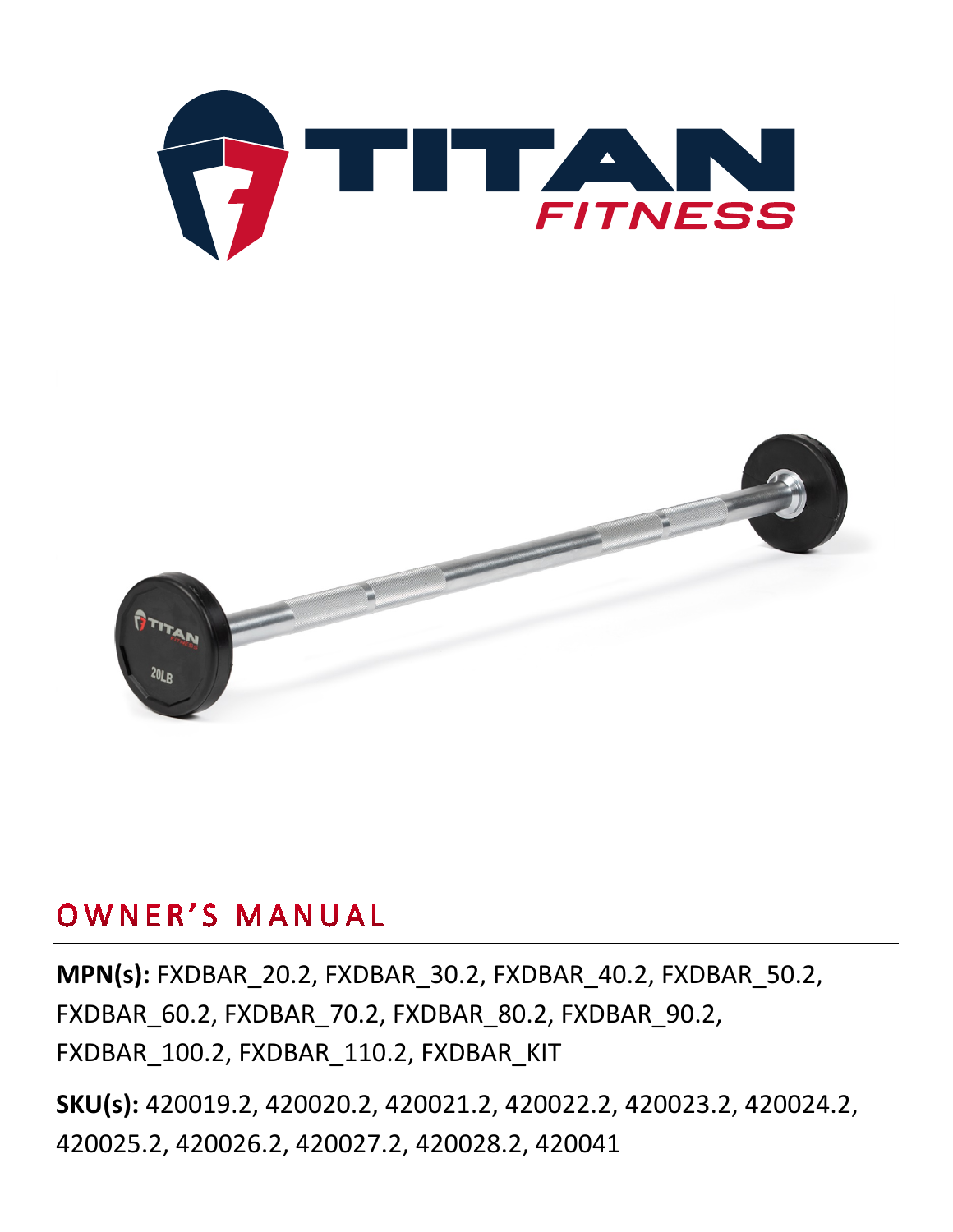# PARTS DIAGRAM / EXPLODED VIEW

| <b>KEY</b> | <b>BOX</b>   | <b>DESCRIPTION</b>                                       | <b>QTY</b>   |
|------------|--------------|----------------------------------------------------------|--------------|
| 1          | $\mathbf{1}$ | <b>20 LB STRAIGHT RUBBER FIXED BARBELL</b>               | 1            |
| 1          | 1            | <b>30 LB STRAIGHT RUBBER FIXED BARBELL</b>               | 1            |
| 1          | $\mathbf{1}$ | <b>40 LB STRAIGHT RUBBER FIXED BARBELL</b>               | 1            |
| 1          | 1            | <b>50 LB STRAIGHT RUBBER FIXED BARBELL</b>               | 1            |
| 1          | 1            | <b>60 LB STRAIGHT RUBBER FIXED BARBELL</b>               | 1            |
| 1          | 1            | <b>70 LB STRAIGHT RUBBER FIXED BARBELL</b>               | 1            |
| 1          | $\mathbf{1}$ | <b>80 LB STRAIGHT RUBBER FIXED BARBELL</b>               | 1            |
| 1          | 1            | <b>90 LB STRAIGHT RUBBER FIXED BARBELL</b>               | 1            |
| 1          | $\mathbf{1}$ | <b>100 LB STRAIGHT RUBBER FIXED BARBELL</b>              | $\mathbf{1}$ |
| 1          | 1            | <b>110 LB STRAIGHT RUBBER FIXED BARBELL</b>              | 1            |
| 1          | 1            | 20 - 110 LB SET STRAIGHT RUBBER FIXED<br><b>BARBELLS</b> | 10           |

## ASSEMBLY INSTRUCTIONS

− No assembly required.